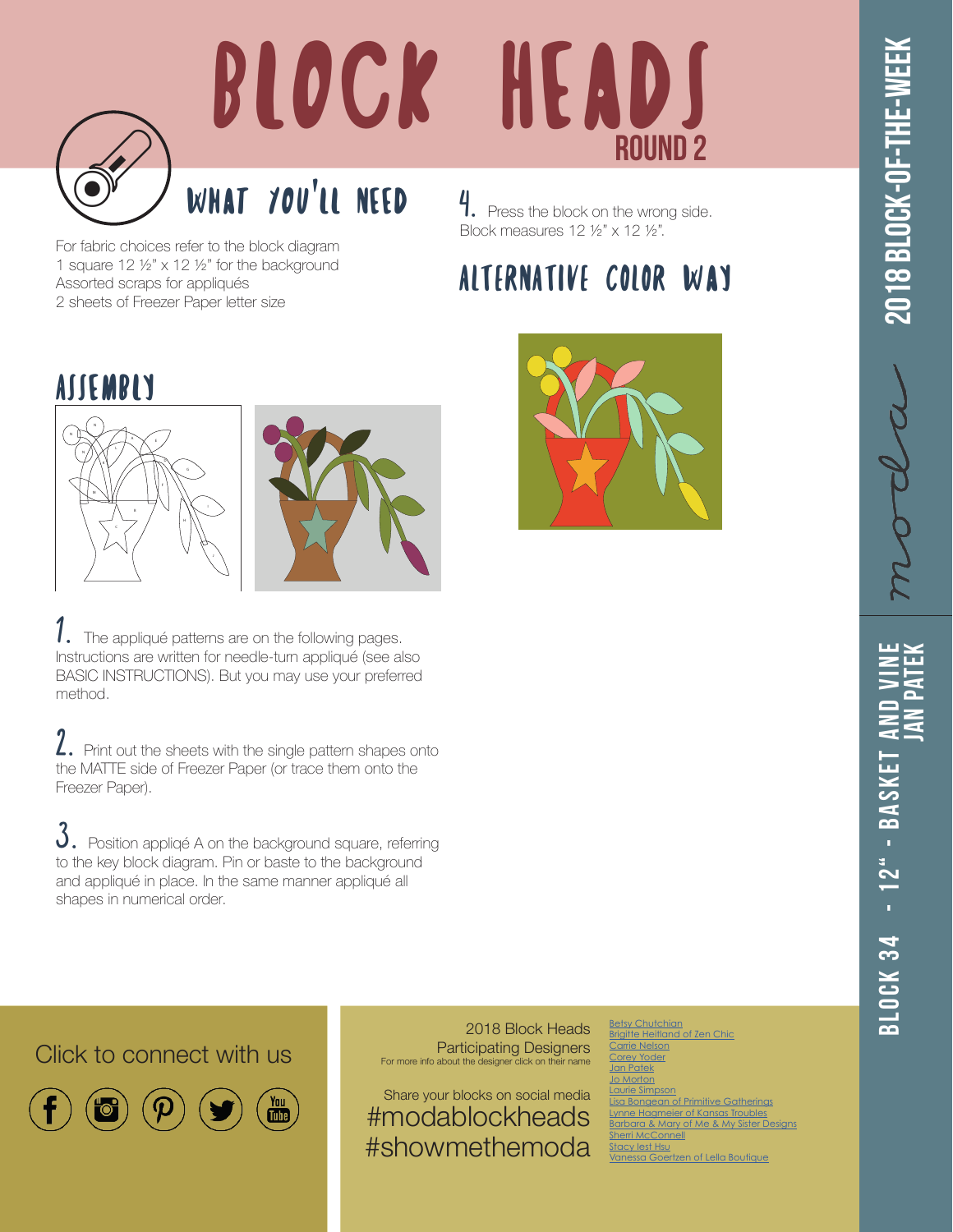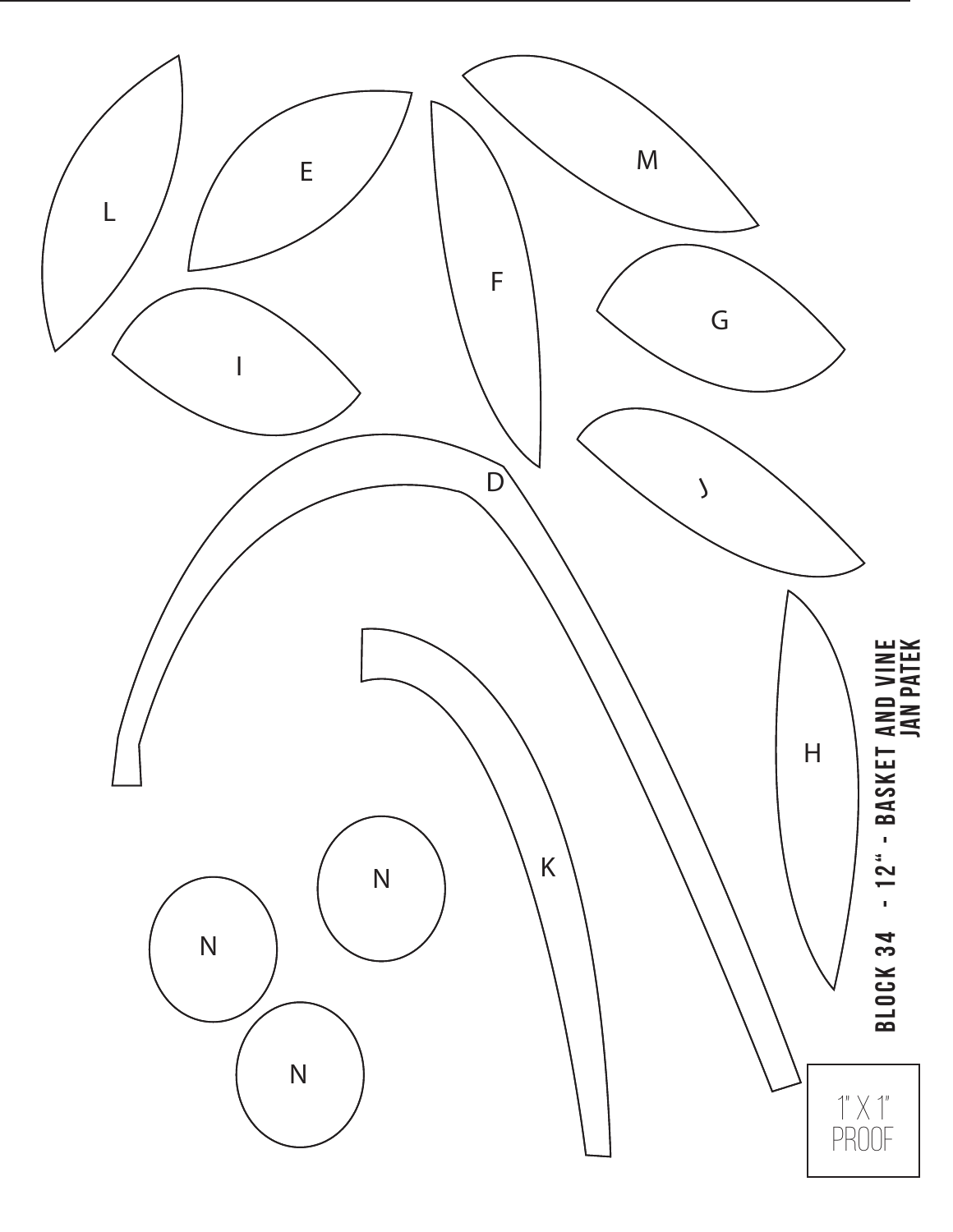

Block 34 - 12" - Basket and Vine **BLOCK 34 - 12" - BASKET AND VINE<br>JAN PATEK** 

 $\uparrow$ "  $\times$   $\uparrow$ "

PROOF